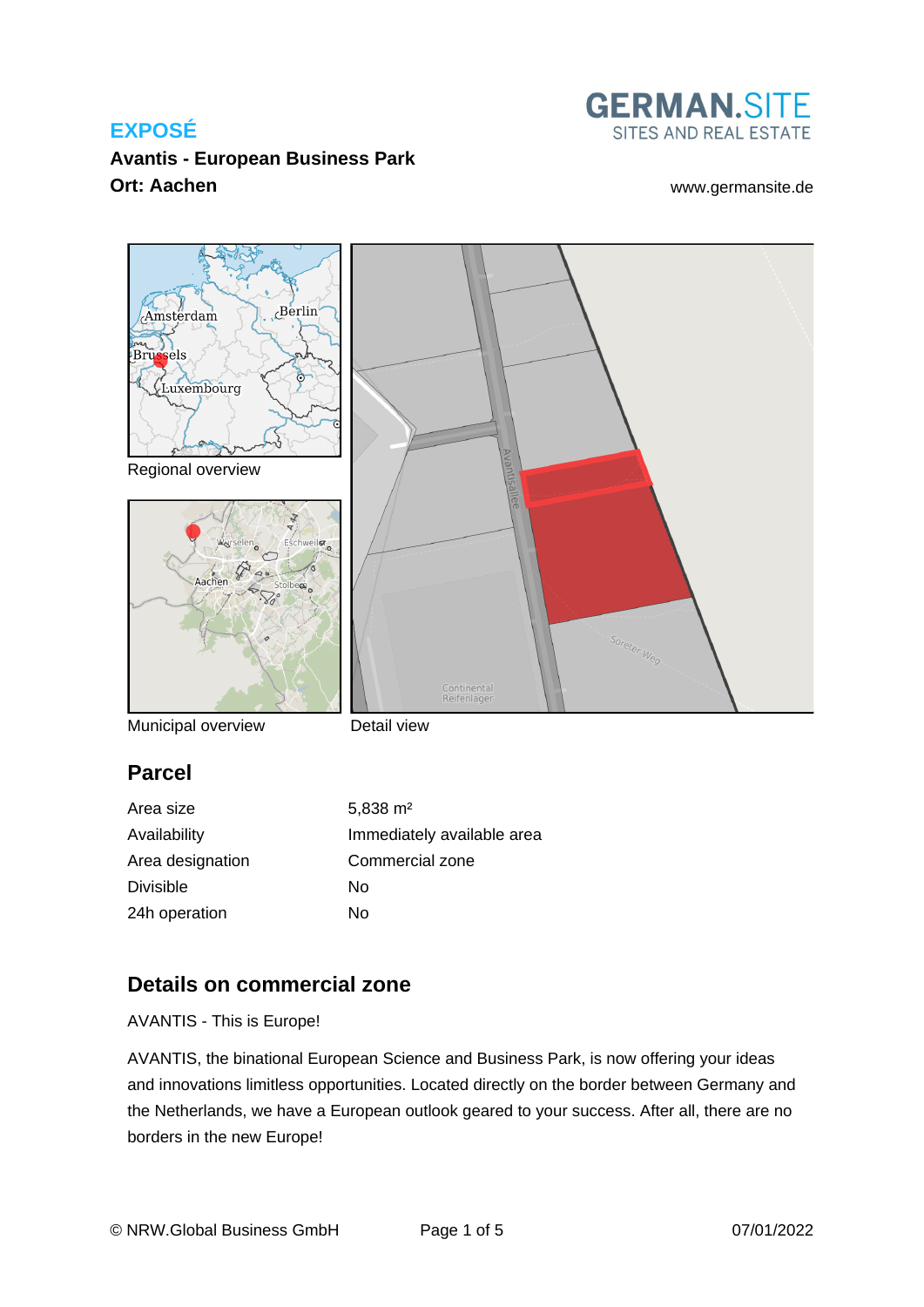

# **Avantis - European Business Park Ort: Aachen** [www.germansite.de](http://www.germansite.de)

| Main industry<br>sector | logistic companies, business and office buildings                 |
|-------------------------|-------------------------------------------------------------------|
|                         |                                                                   |
| Main                    | Deutsche Post DHL, Honold Logistik Group, Vodafone, DocMorris NV, |
| companies               | Micromeritics GmbH, Naebers Elektro BV                            |
| Industrial tax          | 475.00 %                                                          |
| multiplier              |                                                                   |
| Price                   | 105.00 € / m <sup>2</sup>                                         |
| Area type               | GE.                                                               |

# **Links**

<https://www.gistra.de>







Grenzenlose Möglichkeiten auf AVANTIS!





Verdoppeln Sie Ihre Chancen mit AVANTIS!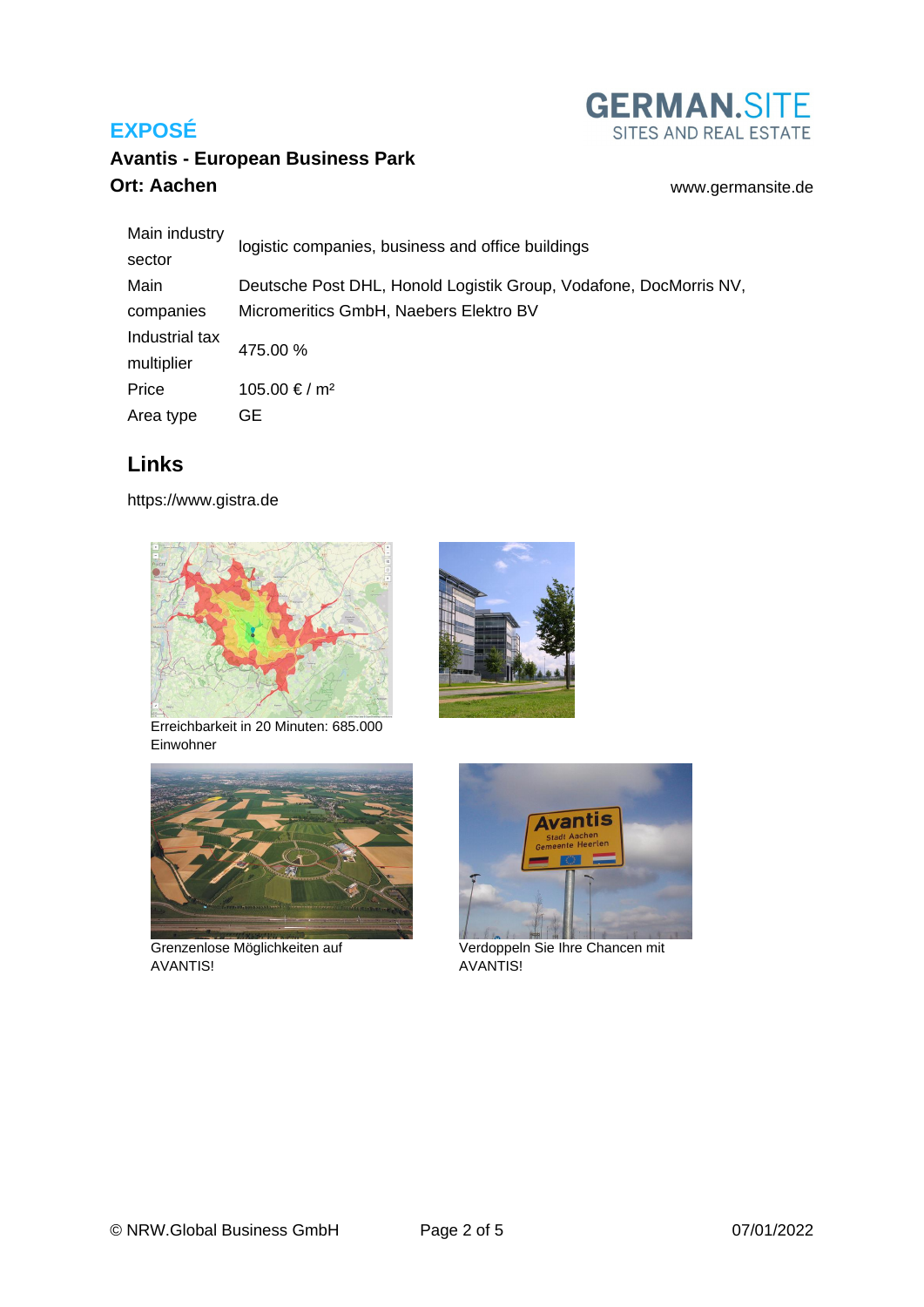**GERMAN.SITE** SITES AND REAL ESTATE

**Avantis - European Business Park Ort: Aachen** [www.germansite.de](http://www.germansite.de)

# **Transport infrastructure**

| Freeway      | A4                               | $0.1$ km |
|--------------|----------------------------------|----------|
| Airport      | <b>Maastricht Aachen Airport</b> | 36 km    |
| Airport      | Flughafen Lüttich                | 80.1 km  |
| Port         | Binnenhavenweg Stein (NL)        | 29 km    |
| Port         | Holtum-Nordweg Born (NL)         | 44.3 km  |
| Rail freight | AC-Hbf                           | 16.4 km  |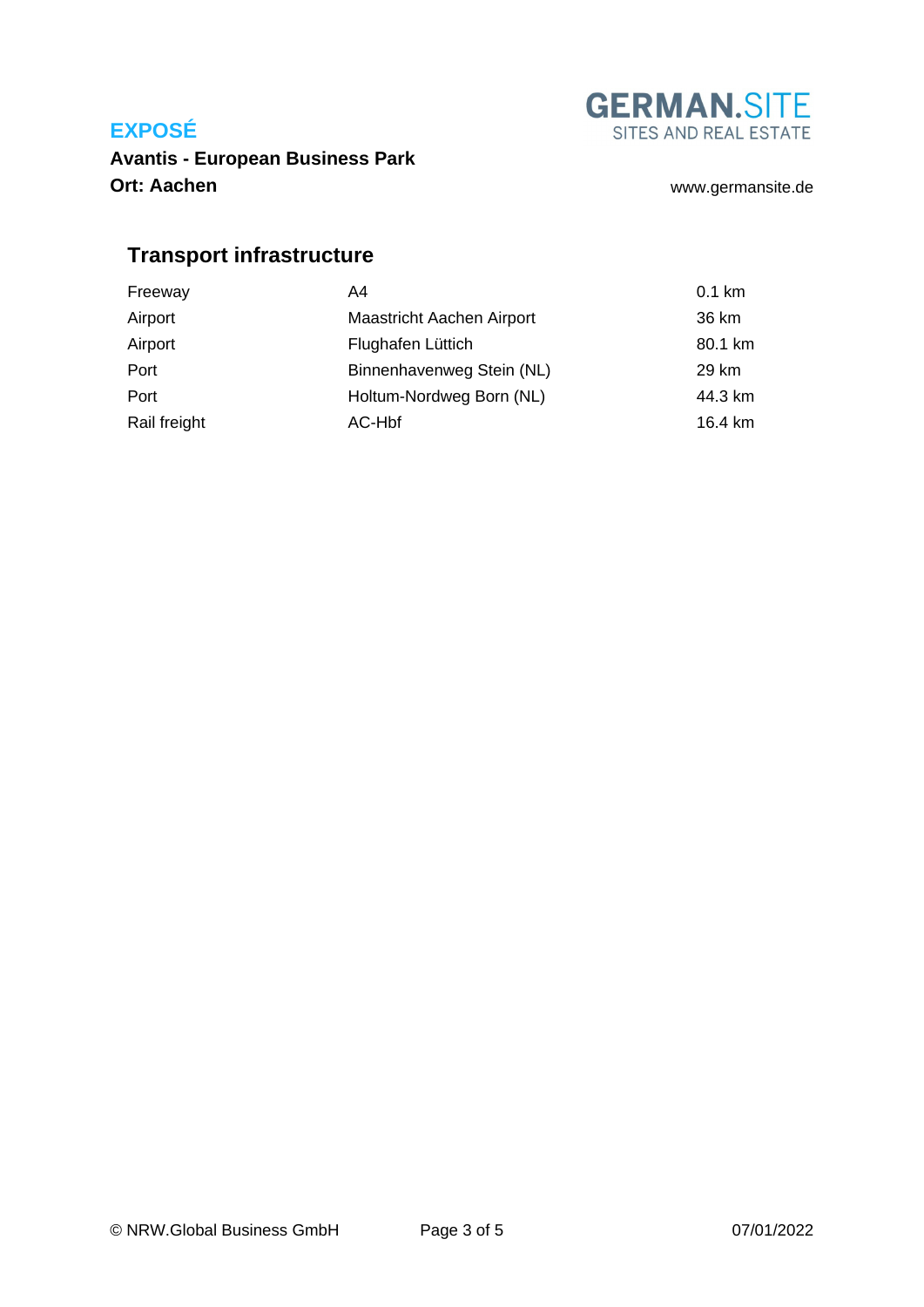### **Avantis - European Business Park Ort: Aachen [www.germansite.de](http://www.germansite.de)**

**GERMAN.SITE** SITES AND REAL ESTATE

### **Information about Aachen**

Aachen's successful economy is indicated by the number of high-tech companies within the region. It would be difficult to find such a concentration and variety of technical and scientific potential in any other region of Europe. Research and instruction at the highest level are provided by five centres of higher education, including the world famous RWTH Aachen University. In addition Aachen has four Fraunhofer Institutes and the largest university clinic in Europe.